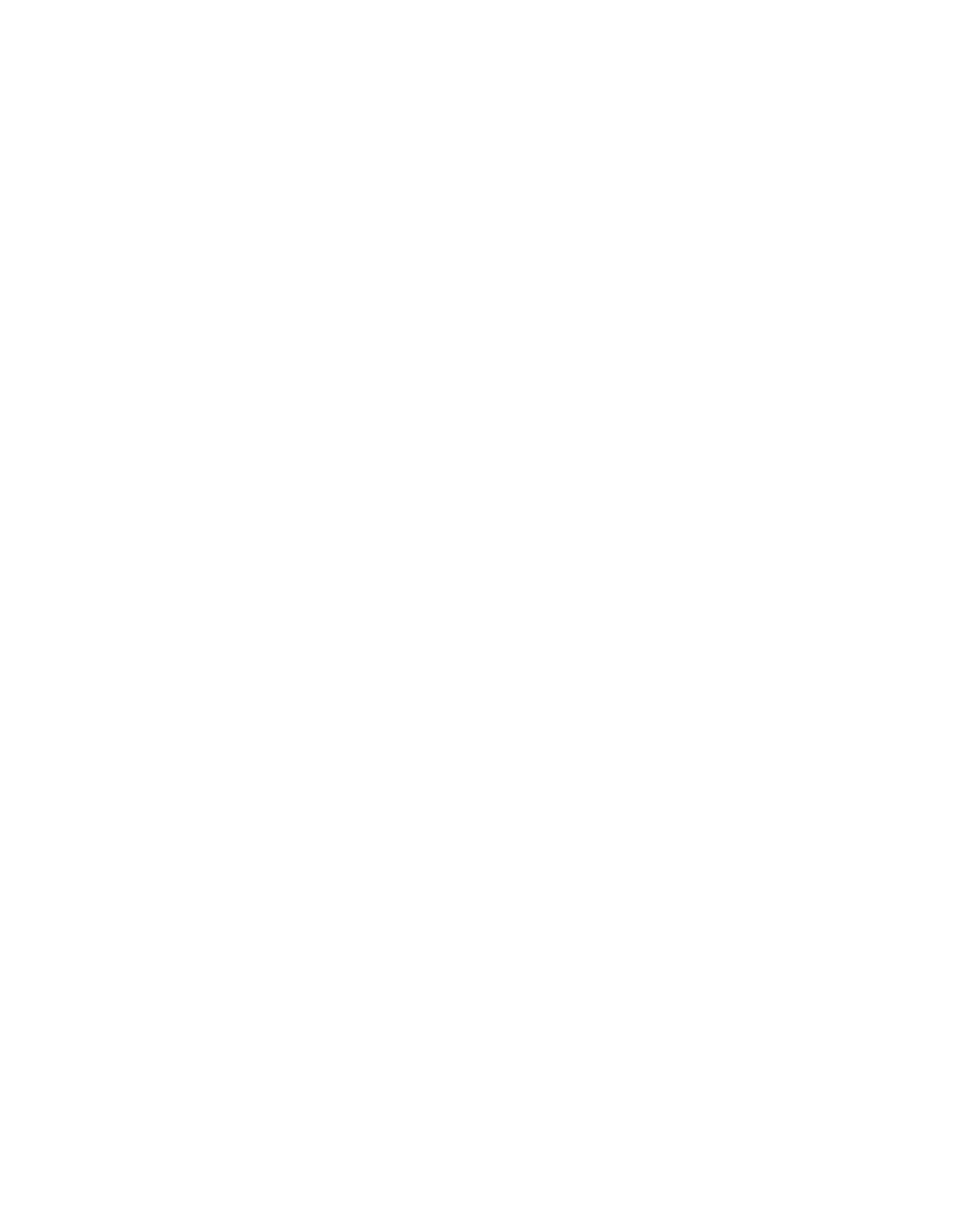### **BURKE, Justice.**

[¶1] Ron and Linda Reece brought suit against Greg and Staci Hunter claiming that the Hunters owed them money pursuant to a contract. Having heard the evidence at trial, the district court found that there was no valid contract, but awarded damages to the Reeces on an unjust enrichment theory. The Hunters appealed. We will reverse the district court's decision.

#### *ISSUES*

[¶2] The Hunters present three issues:

1. Did the district court err by disregarding the parties' stipulation that a valid and enforceable contract existed and by raising a claim of unjust enrichment *sua sponte*?

2. Whether the district court erred in finding that Plaintiffs proved the elements of unjust enrichment.

3. Whether the district court erred in denying Defendants' Rule 59 motion for new trial and alternative motion to amend the judgment.

## *FACTS*

[¶3] Ron and Linda Reece owned and operated a construction business in Sheridan County, Wyoming. In the fall of 2006, Mr. Reece was doing renovation work at the home of Greg and Staci Hunter. He noticed Mrs. Hunter watching a television program about "flipping" houses. According to trial testimony from both parties, flipping a house generally involves purchasing a house that needs improvements, making those improvements, and selling the house, usually in a relatively short period of time, and preferably for a profit. Mr. Reece and Mrs. Hunter both commented that they would be interested in flipping a house.

[¶4] After further discussions between the Reeces and the Hunters, the two couples agreed to flip a house located at 708 Broadway in Sheridan. Later, they all met to put their agreement in writing, with Mrs. Hunter typing up the document. The contract, in its entirety, provided as follows:

Contract Agreement for Property 708 Broadway

This contract agreement for property 708 Broadway is between Greg Hunter along with his wife Staci and Ron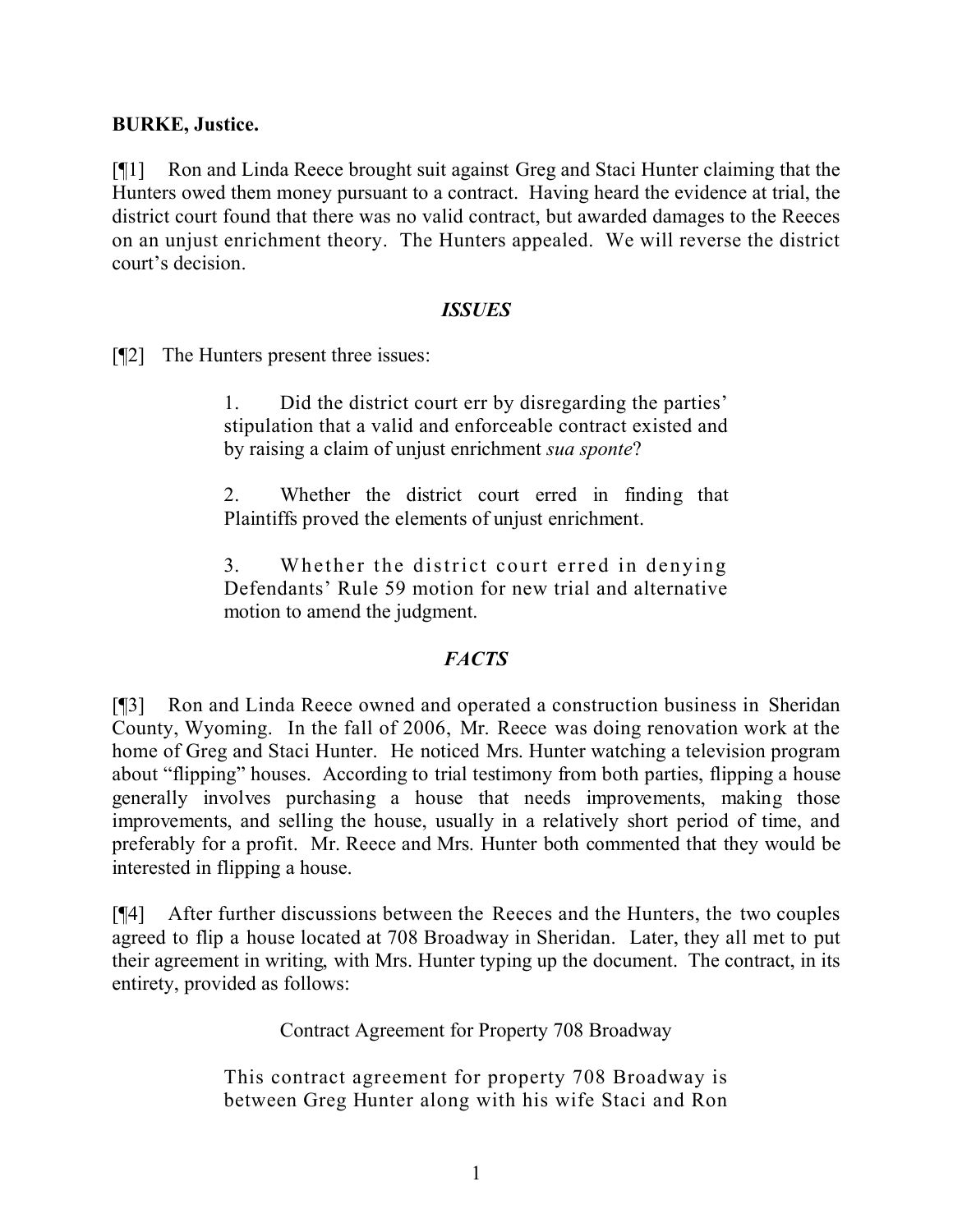Reece, along with his wife Linda.

A verbal agreement in September of 2006 made between Greg Hunger and Ron Reece, for the renovation process and "flip" of 708 Broadway was made. This discussion included the following:

Greg Hunter is to purchase this property and pay for all renovations with all expenses being approved by Staci Hunter with the approximate budget of \$30,000. Staci Hunter is to be in charge of all final decisions including budget and design elements of the house including interior and exterior.

Ron Reece will be supplying labor and knowledge of building codes and will hire his employees to work along side him when needed for projects that require more th[a]n one man (i.e.), the roof and major framing and demolition and to be approved by Staci. Greg will then pay employees their base wage that Ron is currently paying them.

After the renovation process of this property is complete, the property will then be sold and the division of profit will be split 50% to Greg and Staci Hunter and 50% to Ron and Linda Reece after total expenses are deducted.

The contract was signed by all four persons, and dated October 28, 2006.

[¶5] Work on the project began in November of 2006. As the work progressed, the Reeces submitted invoices to Mrs. Hunter for the expenses incurred by the Reeces, and for the time spent by the Reeces' employees working on the project. At this time, the Reeces did not submit any invoices for Mr. Reece's labor on the project.

[¶6] At the end of January 2007, an arsonist set fire to the house, causing substantial damage. The Hunters had insured the house and, in cooperation with the Reeces, submitted a claim to the insurance company. The Reeces and Hunters then entered into a new "Fire Contract" in which they agreed to use the insurance proceeds to restore the house to the condition it was in before the fire. Included in this agreement was a provision that Mr. Reece would be paid \$35.00 per hour for his work in restoring the house. The parties further agreed that once the house was restored, they would revert back to their original agreement. During the time the parties operated under the "Fire Contract," the Reeces submitted invoices that included the hours Mr. Reece and his employees spent working on the project.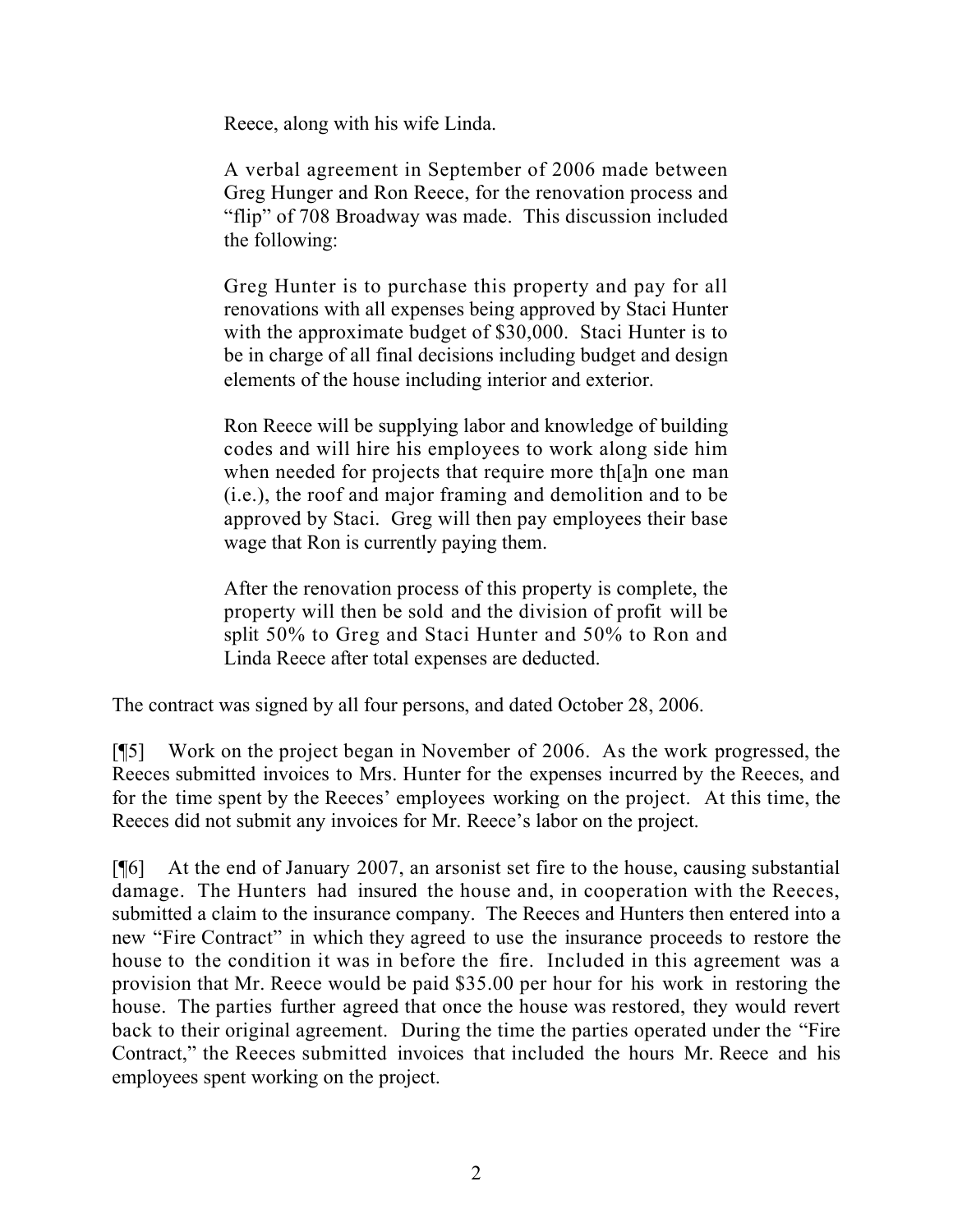[¶7] In August of 2007, the parties agreed that the house had been restored, and that the original agreement was again in effect. The Reeces continued to submit invoices covering the hours for their employees and their out of pocket expenses. They no longer submitted invoices for any of Mr. Reece's time working on the project.

[¶8] In October of 2007, the Hunters became dissatisfied with the slow progress on the project, and with what they perceived as the poor quality of some of Mr. Reece's work. The Hunters also came to believe that Mr. Reece could be doing more of the work by himself instead of paying his employees to work on the project. They confronted Mr. Reece about their dissatisfactions, an argument ensued, and the Hunters eventually told Mr. Reece to stop working on the project. The Hunters hired other contractors, at a total cost of \$16,000.00, to complete the project, and to correct some of the work already done by Mr. Reece.

[¶9] On April 8, 2008, the Reeces filed suit against the Hunters. The two-page complaint sought a declaratory judgment that the contract quoted above "is a valid and enforceable agreement," and alleged that the Reeces were entitled to "receive 50% or  $\frac{1}{2}$ " of net profit after payment of cost of renovation and purchase price." The Hunters answered, admitting the existence and validity of the contract, but generally denying the other allegations. The Hunters also pleaded counterclaims, including breach of contract by the Reeces.

[¶10] The parties engaged in discovery and other trial preparations until, on August 27, 2009, the Reeces moved the district court to order mediation of the dispute. Mediation was ordered, but was apparently unsuccessful, because on September 29, 2009, the district court set a trial date in the matter. Prior to trial, the parties stipulated to the existence and validity of their contract, although each asserted a different interpretation of that contract. The Reeces contended that they were entitled to payment for Mr. Reece's labor on the project, in addition to one half of the profits. The Hunters contended that the Reeces were entitled only to one half of the profits, because the agreement did not provide that Mr. Reece would be paid for his labor.

[¶11] A two-day bench trial commenced on March 3, 2010. At the close of trial, the district court announced judgment that the parties' contract was not valid because there had been no meeting of the minds regarding an essential term of the agreement, that being whether Mr. Reece was to be paid for his work on the project in addition to receiving one half of the profits. The district court then invoked the theory of unjust enrichment to award all of the profits to the Reeces, an amount the district court calculated as \$21,989.07. A written judgment embodying the district court's decision was entered on March 26, 2010.

[¶12] On April 8, 2010, the Hunters filed a motion for new trial or, in the alternative, to amend the judgment, asserting generally that the parties had stipulated to the validity of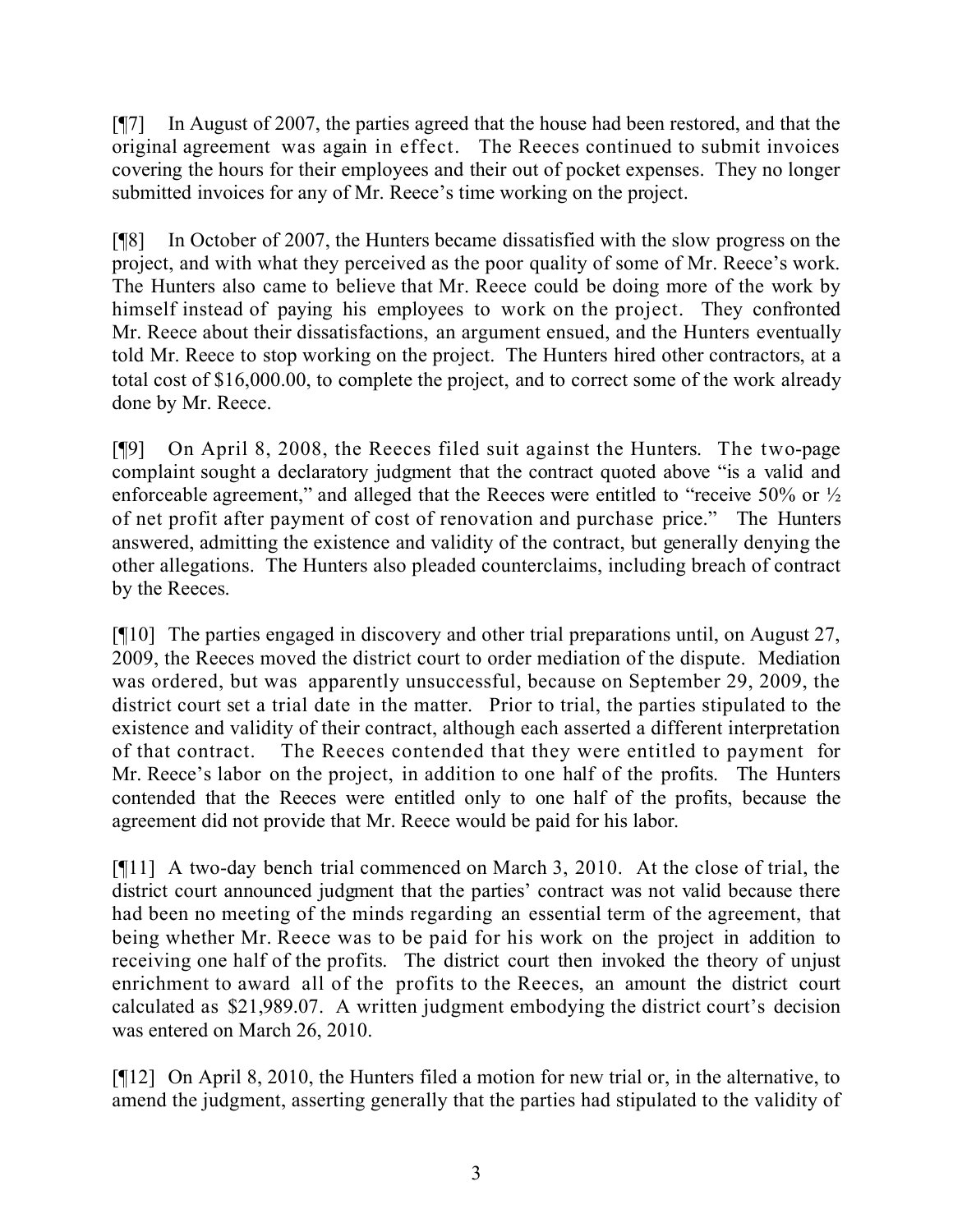their contract, that it was improper to apply a theory of unjust enrichment when a valid contract existed, and that unjust enrichment had never been pleaded by the Reeces. A hearing was held, and the district court entered an order denying the motion on July 2, 2010. The Hunters appealed both the judgment and the district court's denial of their motion for new trial or amended judgment.

### *DISCUSSION*

[¶13] "Whether a contract has been entered into depends on the intent of the parties and is a question of fact." *Wyoming Sawmills, Inc. v. Morris*, 756 P.2d 774, 775 (Wyo. 1988). The district court found that no contract had been formed in this case. We presume that finding is correct, and uphold it unless it is "inconsistent with the evidence, clearly erroneous, or contrary to the great weight of the evidence." *Narans v. Paulsen*, 803 P.2d 358, 360 (Wyo. 1990).

> The factual findings of a judge are not entitled to the limited review afforded a jury verdict. While the findings are presumptively correct, the appellate court may examine all of the properly admissible evidence in the record. Due regard is given to the opportunity of the trial judge to assess the credibility of the witnesses, and our review does not entail reweighing disputed evidence. Findings of fact will not be set aside unless they are clearly erroneous. A finding is clearly erroneous when, although there is evidence to support it, the reviewing court on the entire evidence is left with the definite and firm conviction that a mistake has been committed.

*Fremont Homes, Inc. v. Elmer*, 974 P.2d 952, 958 (Wyo. 1999) (internal citations omitted); *Jacoby v. Jacoby*, 2004 WY 140, ¶ 6, 100 P.3d 852, 854 (Wyo. 2004).

[¶14] Throughout the litigation, the parties disagreed about the interpretation of their contract, but consistently agreed that they had entered into a contract. The Reeces in their complaint alleged that they and the Hunters had "entered into a written agreement as set forth on the attached Exhibit A." The Hunters admitted this allegation in their answer. In their pretrial memoranda, both parties listed proposed findings of fact to the effect that they had entered into a valid, binding contract. Prior to trial, the parties stipulated that "the Contract at issue, Exhibit A attached to the Complaint, was a valid and enforceable contract."

[¶15] At trial, counsel for both parties continued to maintain that a valid and enforceable contract existed. During closing argument by the Reeces' attorney, however, the district court asked,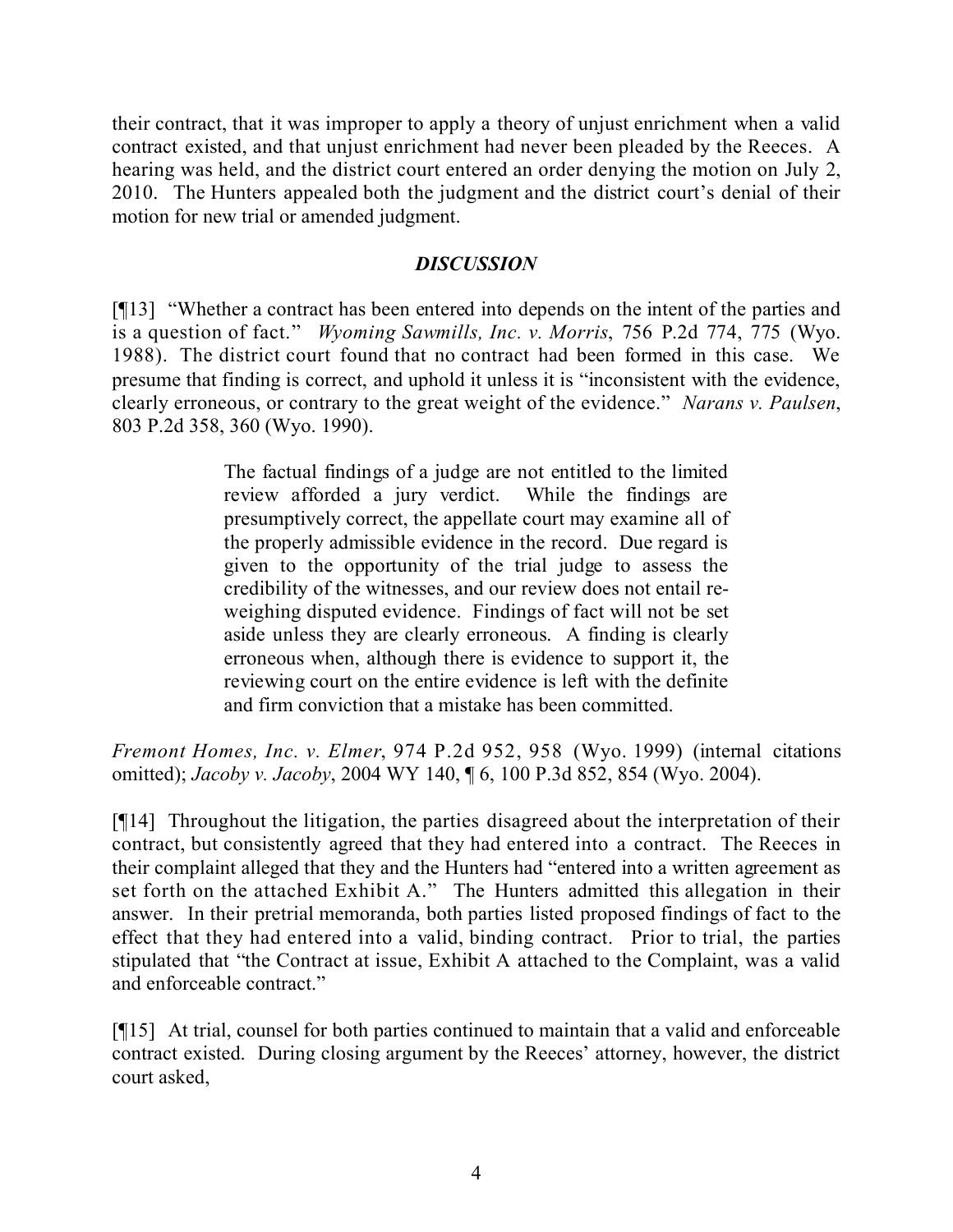Do you think we even had a contract? My sense of this arguably is that they went along for a year until October of 2007 when they finally realized there was maybe never any meeting of the minds. The Hunters' perspective of it was that Reece was to work for half of the profits, that it's, no compensation for his time. Reece's perspective was . . . that he was to be paid for his time before profits were calculated. . . . It took them a year to figure out they didn't have a contract, a meeting of the minds.

Do you agree or disagree with that?

Counsel for the Reeces made this response:

I disagree, Your Honor. I mean, we've heard from all of the parties, I think every single one of [the] parties that they thought there was a contract. The only part we've disagreed on in this entire thing is that the Reeces have said that, yes, they did discuss and contemplate that their wages would be paid, the Hunters have said, no, they did not, and it conveniently became a problem after the Reeces were fired. So I believe that there was a meeting of the minds.

The district court posed a similar question to counsel for the Hunters, who also reiterated their position that they had a contract with the Reeces.

[¶16] Nevertheless, when the district court announced its judgment at the end of the trial, it found that there was no contract because "there was not a meeting of the minds with the terms of the contract." The district court found that the Reeces' "understanding" of the contract" was that "his labor would be an expense deducted from the proceeds of the sale," while the Hunters' understanding was "that his labor would be paid exclusively out of 50 percent of the profit, if any, that was made." It may be that the Reeces and the Hunters entered into their agreement with different understandings and intentions. However:

> A party's subjective intent is not relevant in contract interpretation cases because we use an objective approach to interpret contracts. *Roussalis v. Wyo. Med. Center, Inc*., 4 P.3d 209, 231 (Wyo. 2000). In *Shrum v. Zeltwanger*, 559 P.2d 1384, 1387 (Wyo. 1977), in the context of an ambiguous contract, we stated:

> > . . . The intent of the parties can only be ascertained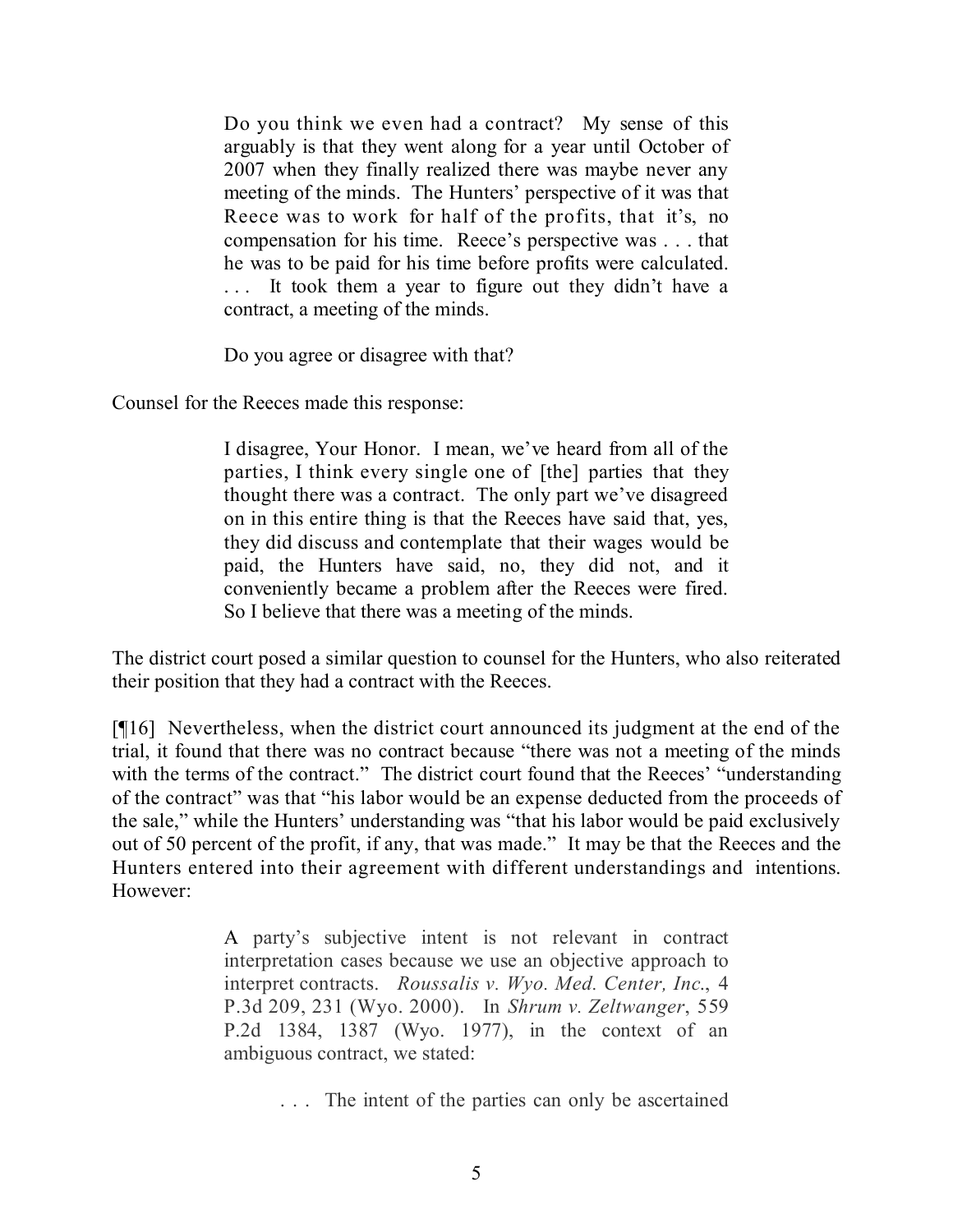by an objective not subjective approach in contract situations. The subjective intent of the parties is ordinarily irrelevant. An objective test is applied. A party's intention will be held to be what a reasonable man in the position of the other party would conclude his manifestations to mean. Calamari & Perillo, Law of Contracts, HB, § 12, p. 14; 13 Williston on Contracts, 3d Ed. (Jaeger), § 1536, p. 11.

*See also*, Williston on Contracts, §§ 30:6, 31:4 (unambiguous contracts); 33:39 (ambiguous contracts) 4th Ed. (1999). Thus, evidence of the declarants' subjective intention is not relevant or admissible to interpret the contract, whether its language is ambiguous or not.

*Omohundro v. Sullivan*, 2009 WY 38, ¶ 24, 202 P.3d 1077, 1084-85 (Wyo. 2009).

[¶17] By their pleadings and their trial presentations, the Reeces and the Hunters asked the district court to interpret their contract. One of the "settled rules of contract interpretation" is to "begin with the language of the contract." *Wyoming Bd. of Land Comm'rs v. Antelope Coal Co.*, 2008 WY 60, ¶ 8, 185 P.3d 666, 668 (Wyo. 2008).

> [T]he words used in the contract are afforded the plain meaning that a reasonable person would give to them. *Doctors' Co. v. Insurance Corp. of America*, 864 P.2d 1018, 1023 (Wyo. 1993). When the provisions in the contract are clear and unambiguous, the court looks only to the "four corners" of the document in arriving at the intent of the parties. *Union Pacific Resources Co.* [*v. Texaco*], 882 P.2d [212,] 220 [(Wyo. 1994)]; *Prudential Preferred Properties* [*v. J and J Ventures*], 859 P.2d [1267,] 1271 [(Wyo. 1993)]. In the absence of any ambiguity, the contract will be enforced according to its terms because no construction is appropriate. *Sinclair Oil Corp. v. Republic Ins. Co.*, 929 P.2d 535, 539 (Wyo. 1996).

*Amoco Prod. Co. v. EM Nominee Partnership Co.*, 2 P.3d 534, 540 (Wyo. 2000).

[¶18] "When contractual language is clear and unambiguous, the interpretation and construction of contracts is a matter of law for the courts." *Thorkildsen v. Belden*, 2011 WY 26, ¶ 8, 247 P.3d 60, 62 (Wyo. 2011). We review questions of law *de novo*. *Id*. Accordingly, we may review and interpret the contract language in this appeal even though the district court declined to do so.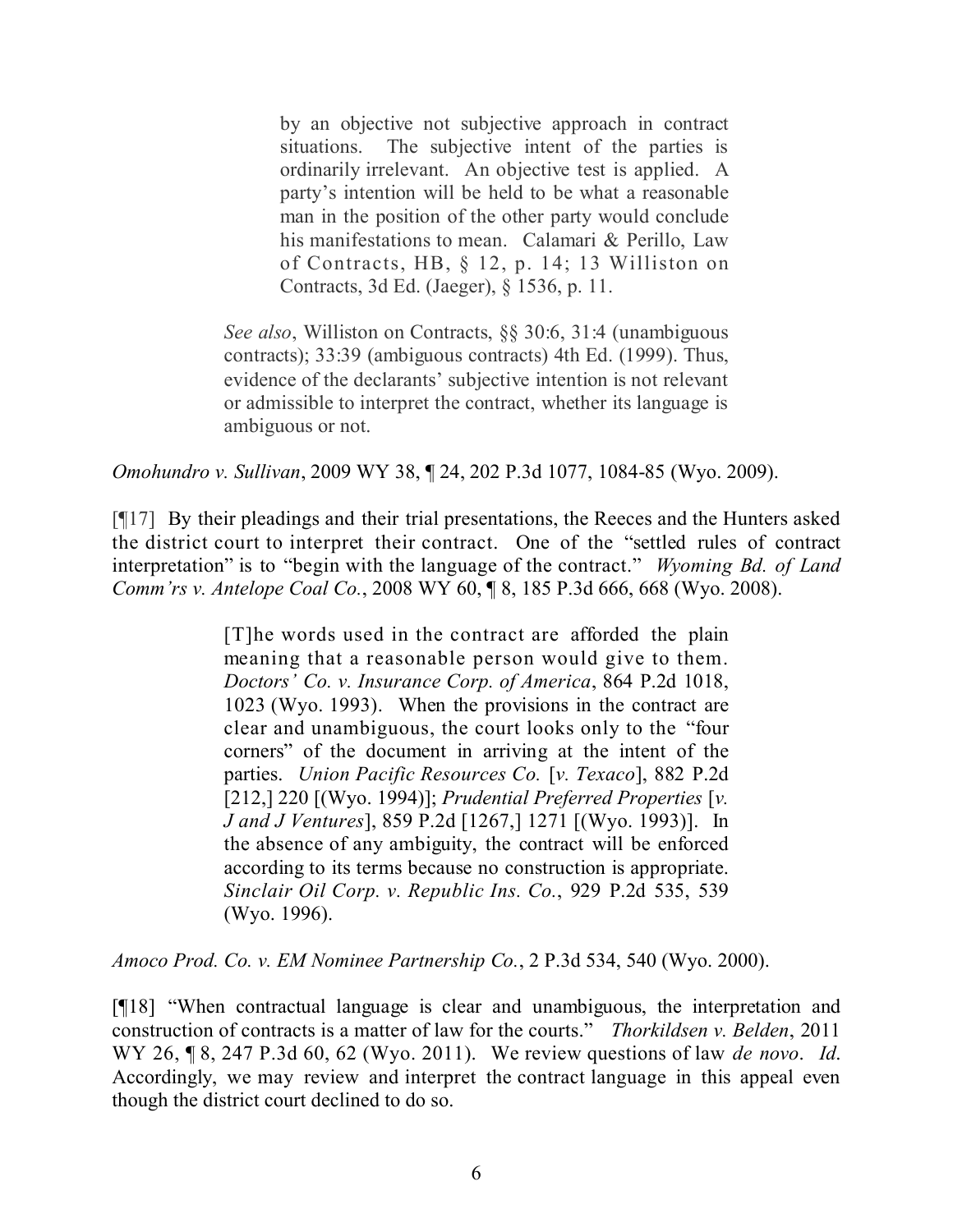[¶19] The pertinent contract language is as follows:

Greg Hunter is to purchase this property and pay for all renovations with all expenses being approved by Staci Hunter with the approximate budget of \$30,000. Staci Hunter is to be in charge of all final decisions including budget and design elements of the house including interior and exterior.

Ron Reece will be supplying labor and knowledge of building codes and will hire his employees to work along side him when needed for projects that require more th[a]n one man (i.e.), the roof and major framing and demolition and to be approved by Staci. Greg will then pay employees their base wage that Ron is currently paying them.

After the renovation process of this property is complete, the property will then be sold and the division of profit will be split 50% to Greg and Staci Hunter and 50% to Ron and Linda Reece after total expenses are deducted.

[¶20] The Reeces relied primarily on the first quoted paragraph, pointing out that the contract required Mr. Hunter to "pay for all . . . expenses." The Reeces contended that wages for Mr. Reece's work on the house were one of the "expenses" that the Hunters were required to pay. Under the Reeces' proposed interpretation of the contract, Mr. Reece's wages should be paid before the profits are calculated and split between the parties.

[¶21] The Hunters relied primarily on the second quoted paragraph, which states that Mr. Reese "will be supplying labor." They contrasted this language with the provision that Mr. Reece "will hire his employees" when needed, and those employees would be paid "their base wage." The Hunters contended that, if the parties had intended for Mr. Reece to be paid wages, then the contract would have stated that and established a wage, just as it did for Mr. Reece's employees. Instead, the contract says that Mr. Reece will "supply" his labor, and it sets no wage for Mr. Reece. Because the contract distinguishes between Mr. Reece's labor and that of his employees, the Hunters urged the interpretation that Mr. Reece should not be paid wages, but should instead be compensated by one half of the profits.

[¶22] The "language of the parties expressed in their contract must be given effect in accordance with the meaning which the language would convey to reasonable persons at the time and place of its use." *Union Pacific R.R. Co. v. Caballo Coal Co.*, 2011 WY 24, ¶ 15, 246 P.3d 867, 872 (Wyo. 2011). We conclude that the Hunters' interpretation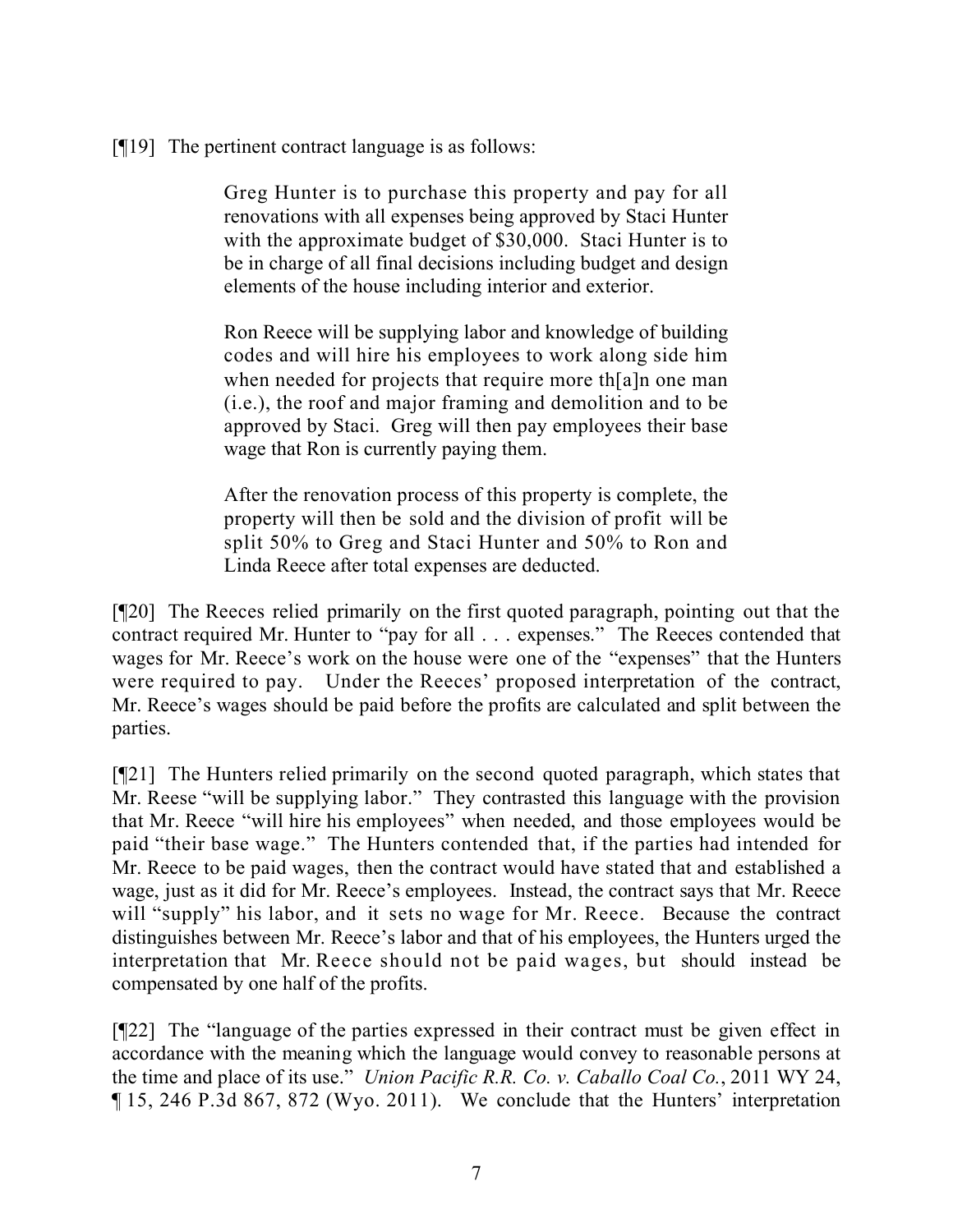reflects what the contract language would convey to a reasonable person. The contract makes no express provision to pay Mr. Reece wages, and the fact that such a provision is included for Mr. Reece's employees suggests that the parties did not contemplate paying wages to Mr. Reece. The Reeces' position that his wages were meant to be included as expenses ignores the language more specifically relating to wages. This was a simple agreement by which the Hunters would provide the capital and the Reeces would provide the labor, except when more than one worker was needed. Profits would be split equally between those providing capital and those providing labor.

[¶23] The difficulty, of course, is that the profits turned out to be less than the parties anticipated when they entered into the contract. One half of the meager profits, the Reeces contended, was not fair compensation for his work. Recognizing that problem, the district court commented that this was "an ill-conceived contract relationship." Even if that is true in hindsight, courts "are not at liberty to rescue parties from the consequences of their unwisely made bargains," *Sowerwine v. Keith*, 997 P.2d 1018, 1020-21 (Wyo. 2000), and we cannot rewrite the contract "under the guise of judicial construction." *Cheek v. Jackson Wax Museum*, 2009 WY 151, ¶ 23, 220 P.3d 1288, 1293 (Wyo. 2009). Rather, we must "interpret contracts to effectuate the parties' intention, as expressed in the language of the agreement." *Id.* The unambiguous language of the agreement in this case provides that Mr. Reece was to supply his labor, while his employees were to be paid for theirs.

[¶24] Much of the evidence presented at trial was about what the parties did after signing their contract. This kind of evidence is often called "course of performance" evidence. Joseph M. Perillo, *Calamari and Perillo on Contracts* § 3.17, at 146 (6<sup>th</sup> ed. 2009); *see Linton v. E. C. Cates Agency, Inc.*, 2005 WY 63, ¶ 17, 113 P.3d 26, 30 (Wyo. 2005). We have said that such evidence can be especially useful because "the practical construction put upon [a contract] by the parties should have great weight in determining its proper construction." *True Oil Co. v. Sinclair Oil Corp.*, 771 P.2d 781, 792 (Wyo. 1989), citing *Rohrbaugh v. Mokler*, 26 Wyo. 514, 519, 188 P. 448, 450 (Wyo. 1920) and other cases.

[¶25] However, course of performance evidence, like other extrinsic evidence, is used as a tool of interpretation only if the contract language is ambiguous.

> It is true that, when a court determines that the contract language is ambiguous, it may consider the parties' historical performance of the contract in order to determine their intent. *True Oil Company v. Sinclair Oil Corporation*, 771 P.2d 781, 792 (Wyo. 1989); *Sunburst Exploration, Inc. v. Jensen*, 635 P.2d 822, 825 (Wyo. 1981); *Holliday v. Templin*, 56 Wyo. 94, 103 P.2d 408, 413 (1940). We do not, however, look to extrinsic evidence of the parties' historical performance of a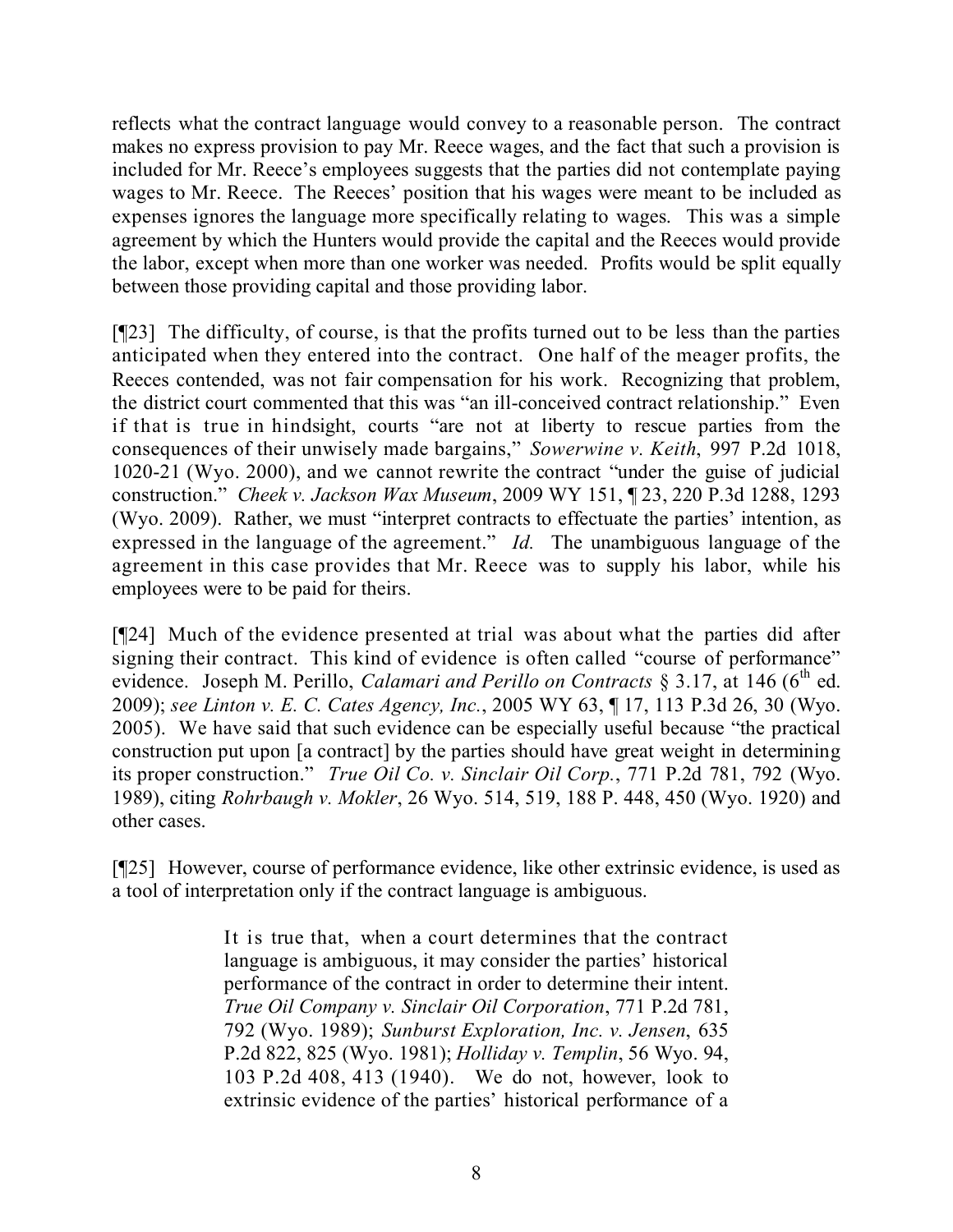contract when the contract language is clear on its face. *See True Oil Company*, 771 P.2d at 790; *Sunburst Exploration, Inc.*, 635 P.2d at 823-24. The contract language in this case is clear, and we refuse, therefore, to consider the parties' performance of the contract to determine its meaning.

*Wolter v. Equitable Resources Energy Co.*, 979 P.2d 948, 953 (Wyo. 1999). Because we have also concluded that the contract in this case is unambiguous, course of performance evidence need not be considered.

[¶26] On the other hand, this evidence was presented by both parties without any objections to its admissibility. Even if we were to consider this evidence, we would find that it supports the Hunters' interpretation of the contract. For example, it is undisputed that Mr. Reece submitted invoices for his labor when he was working under the "Fire Contract," in which the Reeces and Hunters expressly agreed that Mr. Reece would be paid \$35.00 per hour. It is also undisputed that Mr. Reece submitted no invoices for his labor before or after the "Fire Contract" was in effect, that is, when the parties were performing under their original agreement. The Hunters contend, and we agree, that these facts indicate Mr. Reece's contemporaneous understanding of the original agreement was that he was not to be paid for his labor.

[¶27] At trial, Mr. and Mrs. Reece both disagreed with this contention, explaining their position that, under the original agreement, Mr. Reece's time was not supposed to be submitted or paid for until the project was completed. This explanation, while initially plausible, is seriously undercut by the fact that the Reeces kept no records of Mr. Reece's hours under the original agreement, or at least none that were offered into evidence at trial. If the Reeces had anticipated payment for Mr. Reece's labor, they would be expected to keep records documenting his hours, as they did for Mr. Reece's hours while working under the "Fire Contract," and for the employees' hours throughout the project.

[¶28] Given the language of the written agreement, the parties' stipulation that it was a valid contract, and the course of performance evidence to the extent it may be considered, we conclude that the district court erred in finding that there was no contract. This finding is inconsistent with the great weight of the evidence, and we are left with the definite and firm conviction that a mistake has been committed. Interpreting the language of the agreement, we agree with the Hunters that Mr. Reece was not to be paid wages for his labor, but was to receive one half of the profits. Further, the Reeces could not claim unjust enrichment, because "the unjust enrichment remedy is not available when an express contract exists." *Sowerwine*, 997 P.2d at 1021. These findings and conclusions make it unnecessary to address the other issues presented by the Hunters.

[¶29] At this point, it would seem to serve the interests of judicial economy if we could avoid remand of this case and amend the judgment. *See Thorkildsen*, ¶ 23, 247 P.3d at